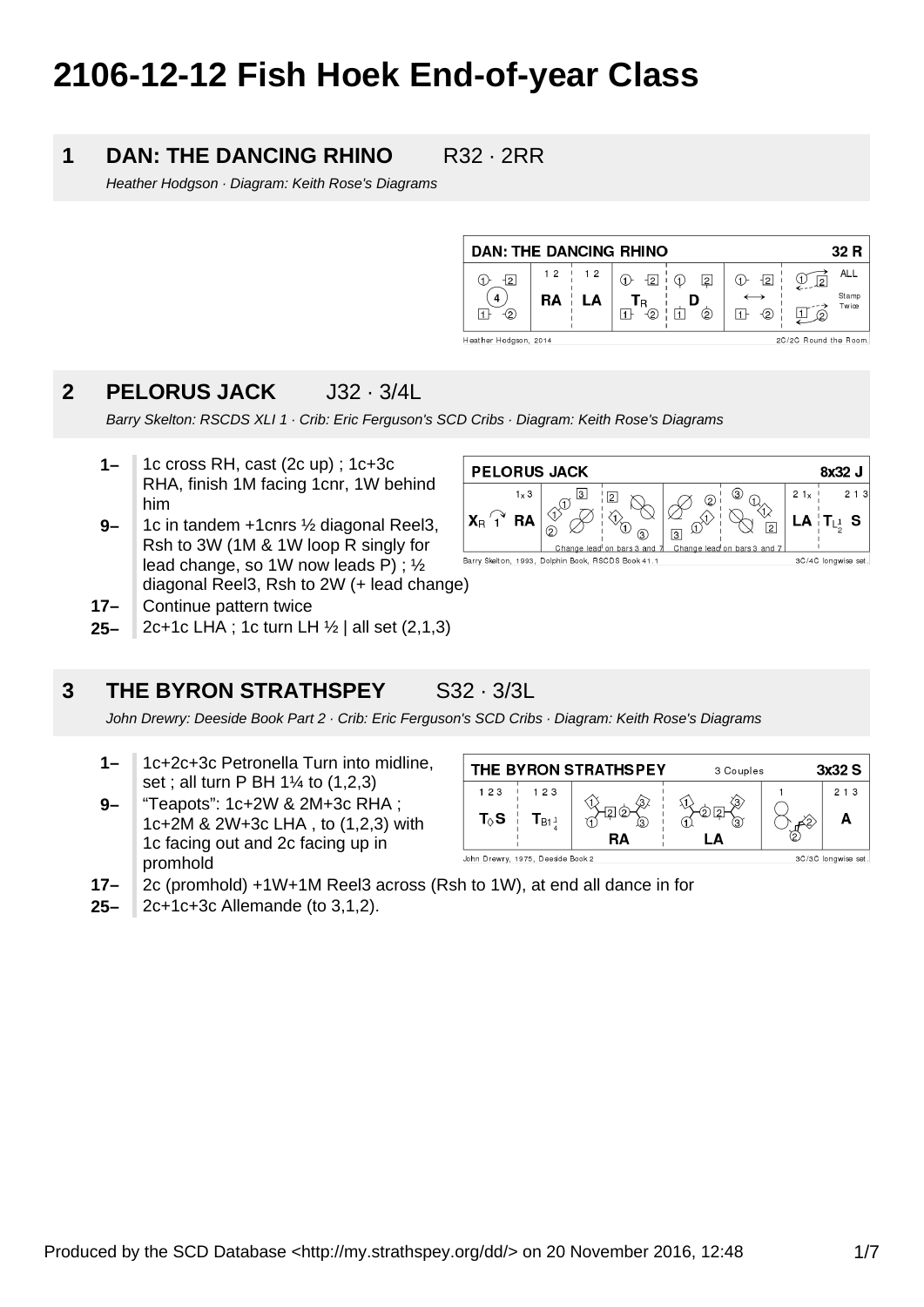## **4 CITY OF STIRLING REEL** R32 · 3/4L

Roy Goldring: Bannockburn 700 · Crib: Eric Ferguson's SCD Cribs · Diagram: Keith Rose's Diagrams

- **1–** 1c+2c Snowball G-Chain (4 hands of 2 bars), to start 1c+2c change place RH on the side (3x,1x,2x) (1W no polite turn at the end)
- **9–** 1c cross Rsh | Turn 3cnr pos. RH ½ ; with cnr following pass Lsh on the diagonal and curve into 2plx, the cnrs returning to own 1cnr positions
- **17–** 1c cross Lsh | Turn 4cnr pos. LH ½ ; Roy Goldring, 2005, Auld Friends Mee with cnr following pass Rsh on the diagonal and curve into 2plx, the cnrs returning to own 2cnr positions (2,1x,3)
- **25–** All turn P RH ; 1c ½ Fig8 L (W up, M dn) (2,1,3)

### **5 THE FIRST RAIN OF SPRING** J32 · 3/3L

Wouter Joubert: RSCDS XLIX 4 · Crib: MiniCribs · Diagram: Keith Rose's Diagrams

- **9-16 1-8** 1s dance down, cast up round 3s, meet, dance up to 1st place facing out. 1s+2s 1/2 turn (Men LH, Ladies RH) 2s+1s dance double Figs 8 (1s cross
- **17-20** up, 2s cast to start) 1s+3s 3/4 turn RH into line up/down in
- **21-28** middle facing partner & set 1s+3s dance 1/2 Celtic Reel:
	- **21-22** 1s+3s pass partner RSh
		- **23-24** 1M+3L dance clockwise **while**

1L+3M dance 3/4 round each other LSh to face partners in line across

**25-26** 1s+3s pass partner RSh

**27-28** 1L+3M dance clockwise **while** 1M+3L dance 3/4 round each other LSh to face partners in line up/down set

**29-32** 3s+1s 3/4 turn partners RH to sidelines & 2s+3s+1s set

### **6 THE ROAD TO MCGREGOR** S32 · 4/4L

Andrew Hodgson · Diagram: Keith Rose's Diagrams

| THE ROAD TO MCGREGOR<br>4x32 S |                 |    |                                                                                         |                                                                 |                     |  |
|--------------------------------|-----------------|----|-----------------------------------------------------------------------------------------|-----------------------------------------------------------------|---------------------|--|
| 13                             |                 | 13 |                                                                                         | $\textcircled{1}\otimes \textcircled{2}\otimes \textcircled{4}$ |                     |  |
| $T_B$<br>N                     | N               | Tв | ©<br>⋒                                                                                  | $\circled{4}$<br>$\circledS$                                    |                     |  |
| $12 \t34$                      | 13              |    | $\mathbf{I}$ + $\mathbf{I}$ + $\mathbf{I}$ + $\mathbf{I}$ + $\mathbf{I}$ + $\mathbf{I}$ | 31                                                              | 2341                |  |
| <b>S</b> & LINK                | T $_\lozenge$ S |    |                                                                                         | $T_{\rm R_2^3}$                                                 | S                   |  |
| Andrew Hodgson, 2013           |                 |    |                                                                                         |                                                                 | 4C/4C longwise set. |  |

### **7 JAYWALKING (TYLER)**

| <b>CITY OF STIRLING REEL</b><br>8x32 R                       |                                  |                              |                                    |   |                         |                                          |  |
|--------------------------------------------------------------|----------------------------------|------------------------------|------------------------------------|---|-------------------------|------------------------------------------|--|
| Snowball Chain<br> 2 <br>12                                  | $1 + 3$                          | (2)<br>$+3$                  | $\circledcirc$ $\circledcirc$<br>3 | 3 | $\overline{2}$          | 2<br>3                                   |  |
| $(2)$<br>$\left(2\right)$                                    | $\lnot$ 3<br>(1)-                | $\overline{2}$<br>(3)<br>(1) | $2 + 11$<br>③                      | 3 | $\mathcal{P}$           | R <sup>1</sup><br> 3  <br>$\overline{2}$ |  |
| $\mathbf{X}_{\mathsf{R}}$                                    | Xı                               | $\mathbf{X}_{\text{R}}$      | Xı                                 |   |                         |                                          |  |
| 3                                                            | 3<br>3                           | 3                            | 3.<br>3                            |   | $21\times 3$            | 1). 3                                    |  |
| $\overline{2}$<br>13                                         | $\overline{2}$<br>$\overline{c}$ | $\overline{2}$               | 2<br>2                             |   | $\mathsf{T}_\mathsf{R}$ | 3                                        |  |
| Roy Goldring, 2005, Auld Friends Meet<br>3C/4C longwise set. |                                  |                              |                                    |   |                         |                                          |  |

THE FIRST RAIN OF SPRING 3x32 J  $\otimes$   $\otimes$  $13$ 山田  $\Box$   $\Box$   $\Box$   $\Box$  $T_{R^1}$ DOUBLE<br>FIGURE  $T_{\mathsf{R}^3_4}$  $O-2$  $T_{L_2^1}$ **FIGHT** S  $Q$   $Q$ Half Caltic Ree 7 ①  $\overline{1}$  $231$ `Ю้ A) 山の白の 血③国  $\bigcirc$  and  $\bigcirc$   $\bigcirc$  $\bigcap$  $\mathbf{S}$ 7 Q (⊡  $T_{R^3}$  $\overline{3}$  $\circledR$ Wouter Joubert, 2013, RSCDS Book 49.4 3C/3C longwise set.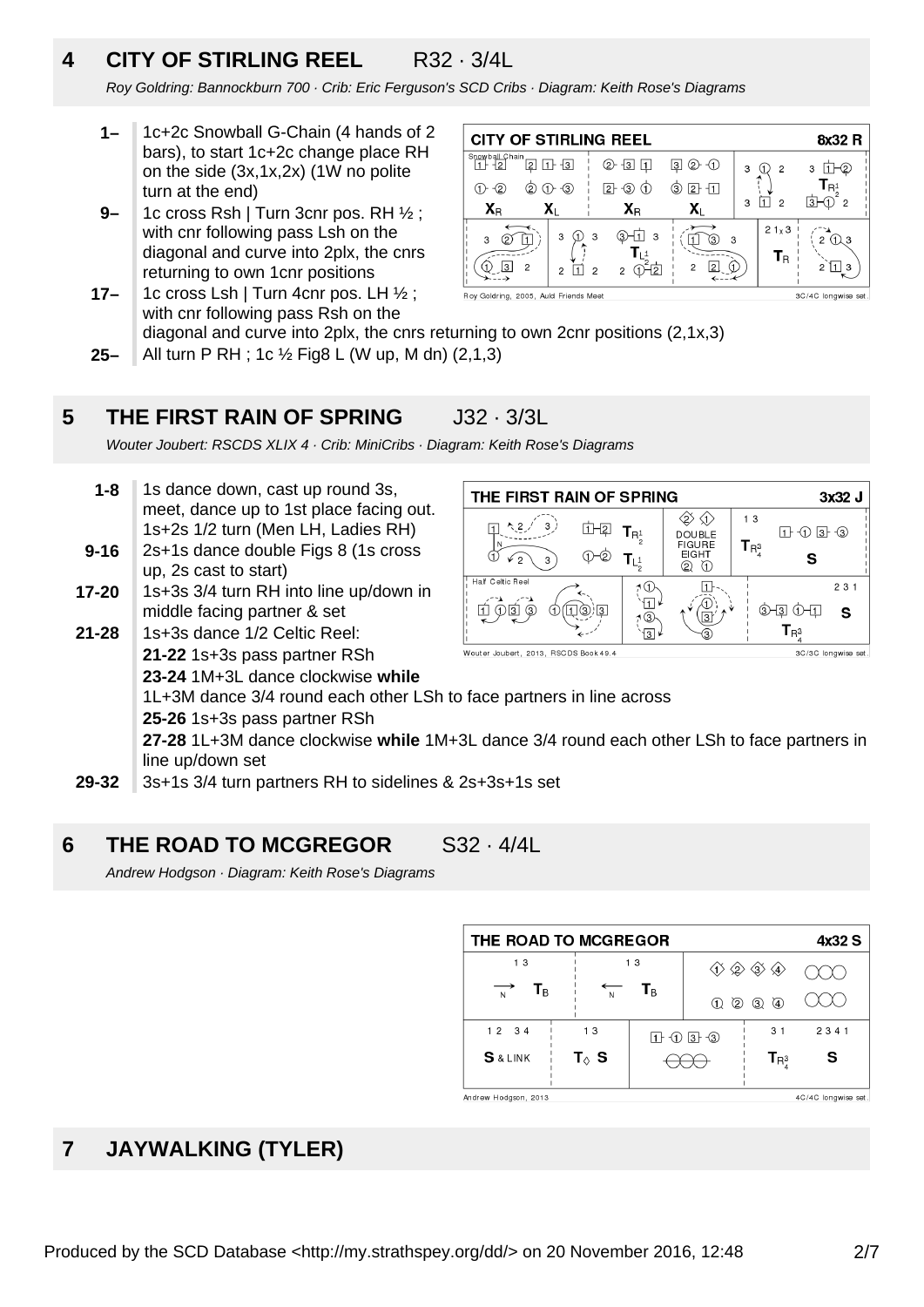## **8 REFRESHMENT BREAK**

#### **9 THE AMBASSADORS' REEL** R32 · 3/4L

Susi Mayr: Vienna Book of Scottish Country Dances · Crib: Eric Ferguson's SCD Cribs · Diagram: Keith Rose's **Diagrams** 

- **1–** 1c dance between 2c and cast up ; ½ Fig8 down round 2c,
- **9–** 1c dance down between 3c (2c up) ; cast up,  $\frac{1}{2}$  Fig8 down round 3c (2,1,3)
- **17–** 1c turn 1cnr RH, pass Rsh, turn 2cnr RH, pass Rsh into
- **25–** Circle6 and back (2,1,3)



Deviser's Note: 1c can choose handing freely ; the timing is fluid, the barring only an approximation

#### **10 BEST SET IN THE HALL** J32 · 3/4L

Helen Greenwood: RSCDS XLVI 7 · Crib: Eric Ferguson's SCD Cribs · Diagram: Keith Rose's Diagrams

- **1–** 1c set | 1W (1M follows) casts off 2, crosses, W dances up behind M line, and M dances up the middle, 1c face 1cnr (2c up) 1c set to 1cnr | 1c cast Rsh round each
- **BEST SET IN THE HALL** 8x32 J  $213$  $\textcircled{3}$   $\textcircled{1}$   $\textcircled{2}$ € 印  $\overline{2}$ 3  $\sqrt{3}$ S R S  $T_{\rm R}$ ん  $\overline{3}$  $\mathbf{s}$ ां ना न्य Helen Greenwood, 2003, RSCDS Book 46.7 3C/4C longwise set

other to 3cnr position **while{2}** 1cnrs dance into centre, and swivel R to face own cnr ; repeat, 1cnrs finishing in exchanged places, and 1c facing 2cnr

**17–** Repeat with 2cnrs (3x,1x,2x)

**9–**

**25–** All chase clw  $\frac{1}{2}$  round ; all turn RH. (2,1,3)

To: Auckland Region President, Campbell MacKay, nov. 2003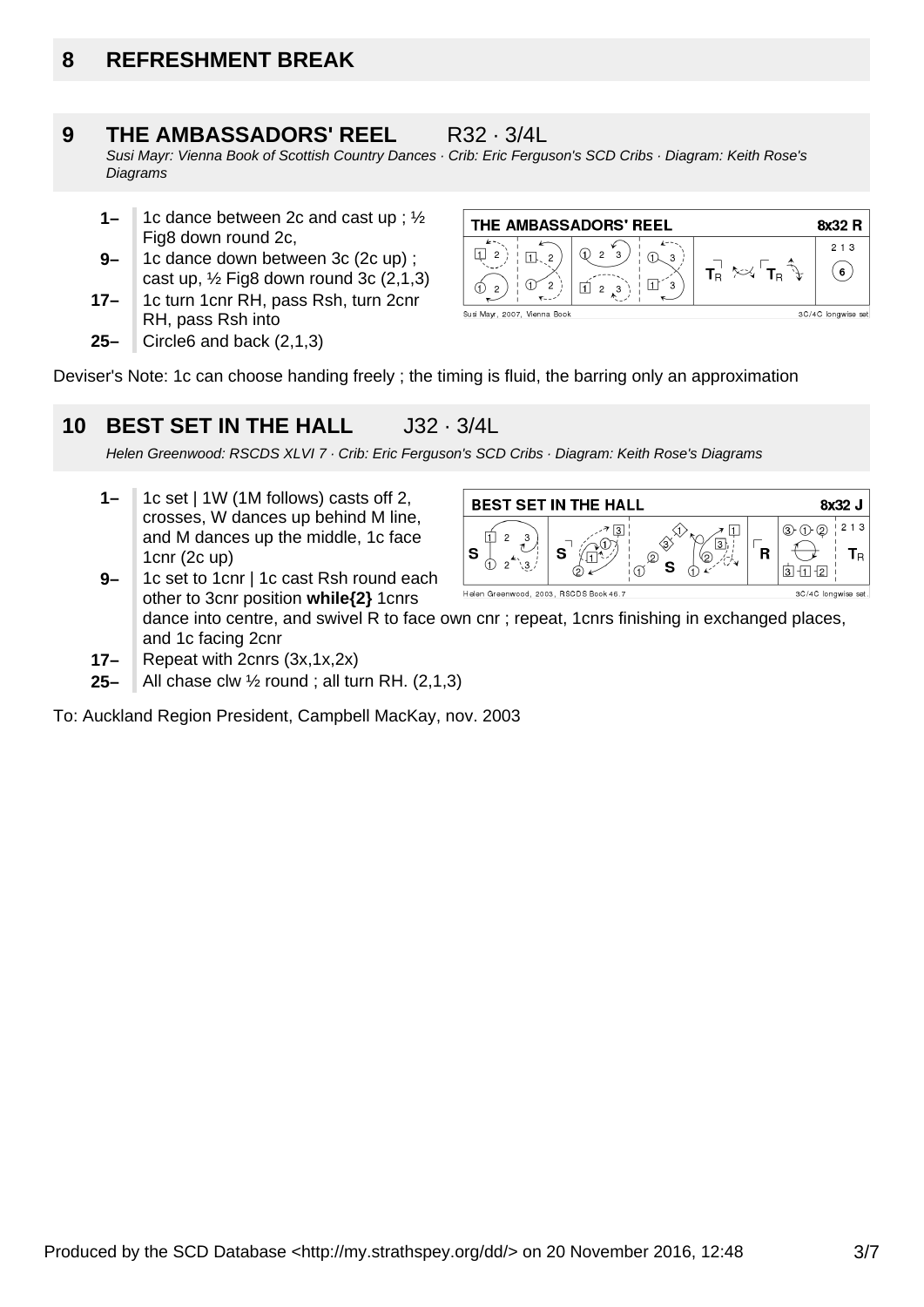## **11 THE DREAM CATCHER** S96 · 4S

Eileen Orr: RSCDS XLV 9 · Crib: Eric Ferguson's SCD Cribs · Diagram: Keith Rose's Diagrams

## Part 1

- **1–** All Circle8 and back
- **9–** The Swirl: 1c+3c turn RH into Allemande hold facing in | dance Lsh round other C half way ; 1c+3c LHA, on [16] let go and swivel L to face side couples, BtoB with P, 1c below 3c
- **17–** Parallel Rsh Reels4 across, finish as at start
- **25–** All set | 1M+3W & 3M+1W NHJ dance out between side couple, cross and cast to own places, change place with P RH



## Part 2

- **1–** All set | advance to middle and form circle ; retire with cnr | set
- **9–** 1W+4M & 3W+2M R&L, starting across the set
- **17–** 1M+2W & 3M+4W R&L, starting across the set
- **25–** All set | advance to middle and form circle ; retire with P | set

## Part 3

- **1-24** 2c+4c starting, repeat part 1, 9-32 in the other orientation (The Swirl, Reels4 up/dn, return to places)
- **25–** All Circle8 and back

#### **12 CATCH THE WIND R32 · 3/4L**

Romaine Butterfield: RSCDS XLV 5 · Crib: Eric Ferguson's SCD Cribs · Diagram: Keith Rose's Diagrams

- **1–** 1c set | cast off (2c up) ; ½Fig8 up (2,1x,3)
- **9–** 1c set twice, on [11-12] 1W swivels R to face out ; 1W (1M following) casts R round 2M and down middle to finish 1W between 3c facing 3M, and 1M between 2c facing 2M.



- **17–** 1M+2c & 1W+3c Rsh reels3 across
- **25–** 1W (1M following) casts R round 3M and cross to 2pl ; 1c turn RH (2,1,3)

The original tune is a hornpipe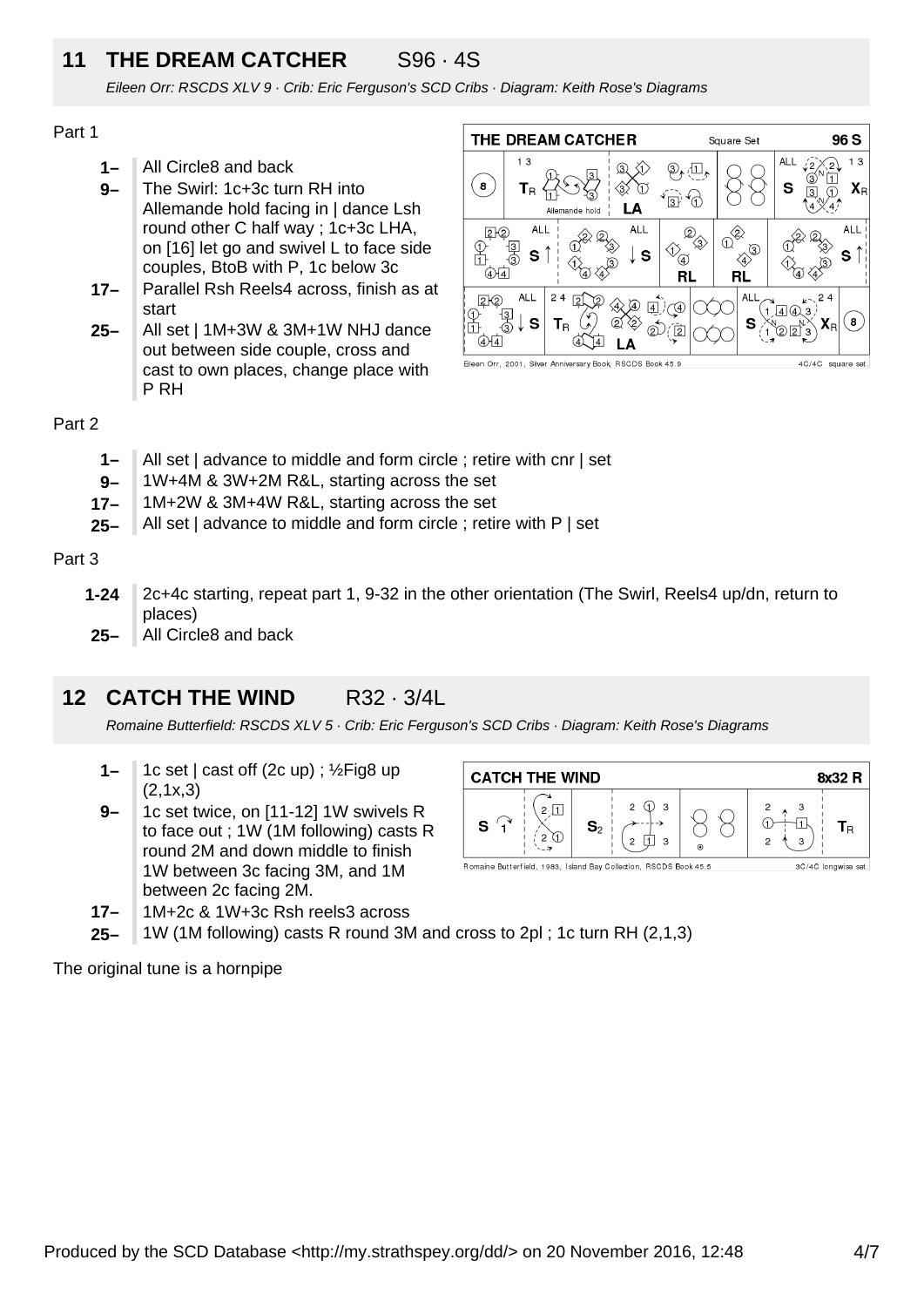## **13 NEVER AT SEA** R48 · 6/6L

J C Haddow · Crib: Eric Ferguson's SCD Cribs · Diagram: Keith Rose's Diagrams

On second chord, the bottom three couples cross to opposite side  $(1,2,3,4x,5x,6x)$ This dance is centro-symmetric; both ends do identical figures

- **1–** 1c+6c cross RH | cast inwards (2c+5c to end) ; cross LH | cast to middle (3c+4c to end) (2,3,1,6x,4x,5x)
- **9–** 1M+6W & 6M+1W take promhold Lsh Reels3 across with 4c/3c resp. (2,3,1,6x,4x,5x)

| <b>NEVER AT SEA</b>                                                          | 4C 5C & 6C start on opposite side                         |     |              | 6x48 R               |
|------------------------------------------------------------------------------|-----------------------------------------------------------|-----|--------------|----------------------|
| 1: $X_R \nightharpoonup X_L \nightharpoonup$<br>$6x$ $X_B$ $Y_1$ $X_L$ $Y_1$ | ₹6.<br>$\odot$                                            | 231 | $6x$ 4x $5x$ | 16x<br>$\odot$<br>RL |
| ່າ<br>6x 4x 5x<br>3 <sub>1</sub>                                             | 4 <br>3)<br>$ 6 + -15 $<br>(2)<br>(3)<br>$\overline{141}$ |     |              | $5461_x3_x2_x$       |
| $X_{B}$ RA RA $X_{B}$                                                        | $(6)$ $(5)$<br>ΙЗ.<br>(4)<br>12 F                         | R   | R            | Т <sub>в</sub>       |
| J Haddow, SCD Ahm askin'.                                                    |                                                           |     |              | 6C/6C longwise set   |

- **17–** 2c+3c+1c & 5c+4c+5c mirror Reels3 on the sides, 1c&6c start inwards towards own end (2,3,1,6x,4x,5x)
- **25–** 1c+6c R&L
- **33–** 2c&5c cross RH **while**{} 3c+1c & 6c+4c ½ RHA | on sidelines change place LH between 1pl/2pl, 3pl/4pl and 5pl/6pl (1x,2x,4,3x,5,6) ; repeat {4}
- **41–** repeat [33-36] ; All turn P RH (5,4,6,1,3,2)

Dance 3 times to end 6 5 4 3 2 1 or 6 times to end 1 2 3 4 5 6

## **14 THE MINISTER ON THE LOCH** S32 · 3/3L

Roy Goldring: Magazine Dances 2005-2009

- **1–** 1c+2c Poussette
- **9–** 1c dance down 2 places, turn BH ; dance up 2 places, turn BH, open upwards and face out
- **17–** 1c+3c DblFig8 round 2c, 1c casting, 3c crossing up to begin, 1c finish facing out for

| THE MINISTER ON THE LOCH<br>3x32S                     |                                                          |       |                                                                                                                                                                                                                                                                                                                                           |                                                                                                                                                                                                                                                                                                                                                                                      |  |
|-------------------------------------------------------|----------------------------------------------------------|-------|-------------------------------------------------------------------------------------------------------------------------------------------------------------------------------------------------------------------------------------------------------------------------------------------------------------------------------------------|--------------------------------------------------------------------------------------------------------------------------------------------------------------------------------------------------------------------------------------------------------------------------------------------------------------------------------------------------------------------------------------|--|
| 12                                                    |                                                          | □ 2 ◇ |                                                                                                                                                                                                                                                                                                                                           | $\overline{u}$ $\overline{u}$ $\overline{u}$ $\overline{u}$ $\overline{u}$ $\overline{u}$ $\overline{u}$ $\overline{u}$ $\overline{u}$ $\overline{u}$ $\overline{u}$ $\overline{u}$ $\overline{u}$ $\overline{u}$ $\overline{u}$ $\overline{u}$ $\overline{u}$ $\overline{u}$ $\overline{u}$ $\overline{u}$ $\overline{u}$ $\overline{u}$ $\overline{u}$ $\overline{u}$ $\overline{$ |  |
| Р                                                     | $\rightarrow$ T <sub>B</sub> $\leftarrow$ T <sub>B</sub> |       | $\begin{tabular}{c c c c c c c c c c} \hline $\bigcirc$ & $\mathbb{Q}$ & $\bigcirc$ & $\mathbb{Q}$ & $\mathbb{T}_{L1_2^1}$ & $\bigcirc$ & $\mathbb{Q}$ & $\mathbb{T}_{R1_2^1}$ \\ \hline \textit{Double Figure 8} & & $\mathbb{Q}$ & & $\mathbb{T}_{L1_2^1}$ & $\bigcirc$ & $\mathbb{Q}$ & $\mathbb{T}_{R1_2^1}$ \\ \hline \end{tabular}$ |                                                                                                                                                                                                                                                                                                                                                                                      |  |
| Roy Goldring, 24 Graded & Social Dances, RSCDS 4/2008 | 3C/3C longwise set.                                      |       |                                                                                                                                                                                                                                                                                                                                           |                                                                                                                                                                                                                                                                                                                                                                                      |  |

**25–** 1W+2W & 1M+2M turn EH 1½ ; 1c+3c repeat (2,3,1)

### **15 MAIRI'S WEDDING** R40 · 3/4L

James B Cosh: Twenty Two SCD · Crib: Eric Ferguson's SCD Cribs · Diagram: Keith Rose's Diagrams

- **1–** 1c turn RH | cast (2c up) ; turn LH to face 1cnrs
- **9–** 1c ½Reel4 with 1cnrs (pass P Lsh) ; Repeat with 2cnrs
- **17–** Repeat with 3cnrs (1cnr person) ; Repeat with 4cnrs (2cnr person)
- **25–** 1W+2c & 1M+3c Reels3 across, Lsh to 1cnr
- **33–** 2c+1c+3c circle6 and back

| Note: Cosh explicitly tells 1c to pass Lsh in [9-24]; however the Rsh pass is quite common, and nicknamed |  |  |  |
|-----------------------------------------------------------------------------------------------------------|--|--|--|
| » Mairi's Divorce«.                                                                                       |  |  |  |

| <b>MAIRI'S WEDDING</b>                                    |                 |  |   |   | 8x40 R     |
|-----------------------------------------------------------|-----------------|--|---|---|------------|
| Тĸ                                                        | 11 <sup>1</sup> |  | ĸ | ◉ | 2 1 3<br>6 |
| James Cosh, 1959, 22 SCD & 1 other<br>3C/4C longwise set. |                 |  |   |   |            |

| . . | THE MINISTER ON THE LOCH                                             | 3x32 |
|-----|----------------------------------------------------------------------|------|
|     |                                                                      |      |
|     | 9 · Crib: Eric Ferguson's SCD Cribs · Diagram: Keith Rose's Diagrams |      |
|     | <b>CH S32 3/3L</b>                                                   |      |
|     |                                                                      |      |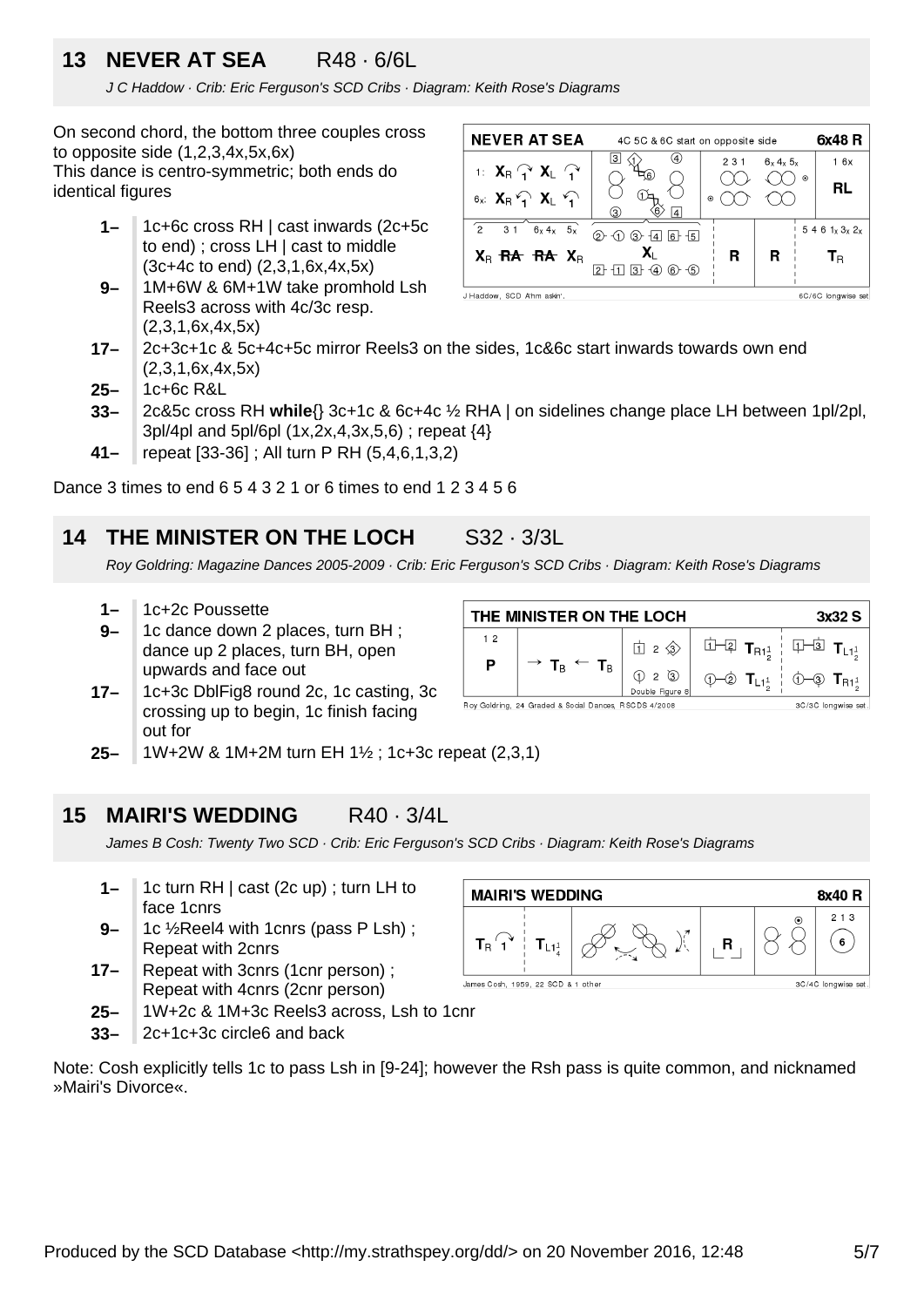## **16 POLHARROW BURN** R32 · 5/5L

Hugh Foss: Magazine Dances 2005-2009 · Crib: Eric Ferguson's SCD Cribs · Diagram: Keith Rose's Diagrams

- **1–** 1c+3c cross  $|$  cast off (2c+4c up) ;  $\frac{1}{2}$ Fig8 up round 2c/4c (2,1,4,3,5)
- **9–** 1c+3c turn P RH ; turn P LH to face 1cnrs **while**{8} 2c+5c cross RH and chase clw. to other end of set (2M & 5W leading P) (5,1,4,3,2)
- **17–** diag. ½Reels4 with 1cnrs (1diags.) (pass Lsh) ; repeat on 2diags.
- **25–** Repeat with 3cnrs (1diags) ; 1c+3c turn LH and cast off on own side (4c+5c up) (2,4,1,5,3)



### **17 LAND OF THE HEATHER HILLS** S32 · 4/4L

Barry Priddey: Capercaillie Book · Crib: MiniCribs · Diagram: Keith Rose's Diagrams

## 3s & 4s start on opp sides

**1-8** 1s & 4s set, 1L followed by partner cast to dance Fig of 8 on Ladies side round 2L+3M & end diagonally facing 2M (partner behind her) **while** 4L followed by partner cast to dance Fig of 8 round 3L+2M & ends diagonally facing 3M (2s & 3s step up/down on bars 7-8)



- **9-16** 1s+4s dance 1/2 diagonal Alternating Tandem reel of 4 with 1st corners, 1s+4s pass LSh (1/2 turning other partner LH) & dance a 1/2 Alternating Tandem reel of 4 with 2nd corners & end passing LSh (1/2 turning other partner) & face 1st corners
- **17-24** 1s+4s repeat above reels, pass LSh & 1/2 turn other partner to end singly on opposite sides (from which they started) order 2 (1) 4 (3)
- **25-32** All dance 1/2 reels of 4 on sides, 1s+4s do not pass LSh but turn 2H to (3)(1) 4 2, all set & cross RH